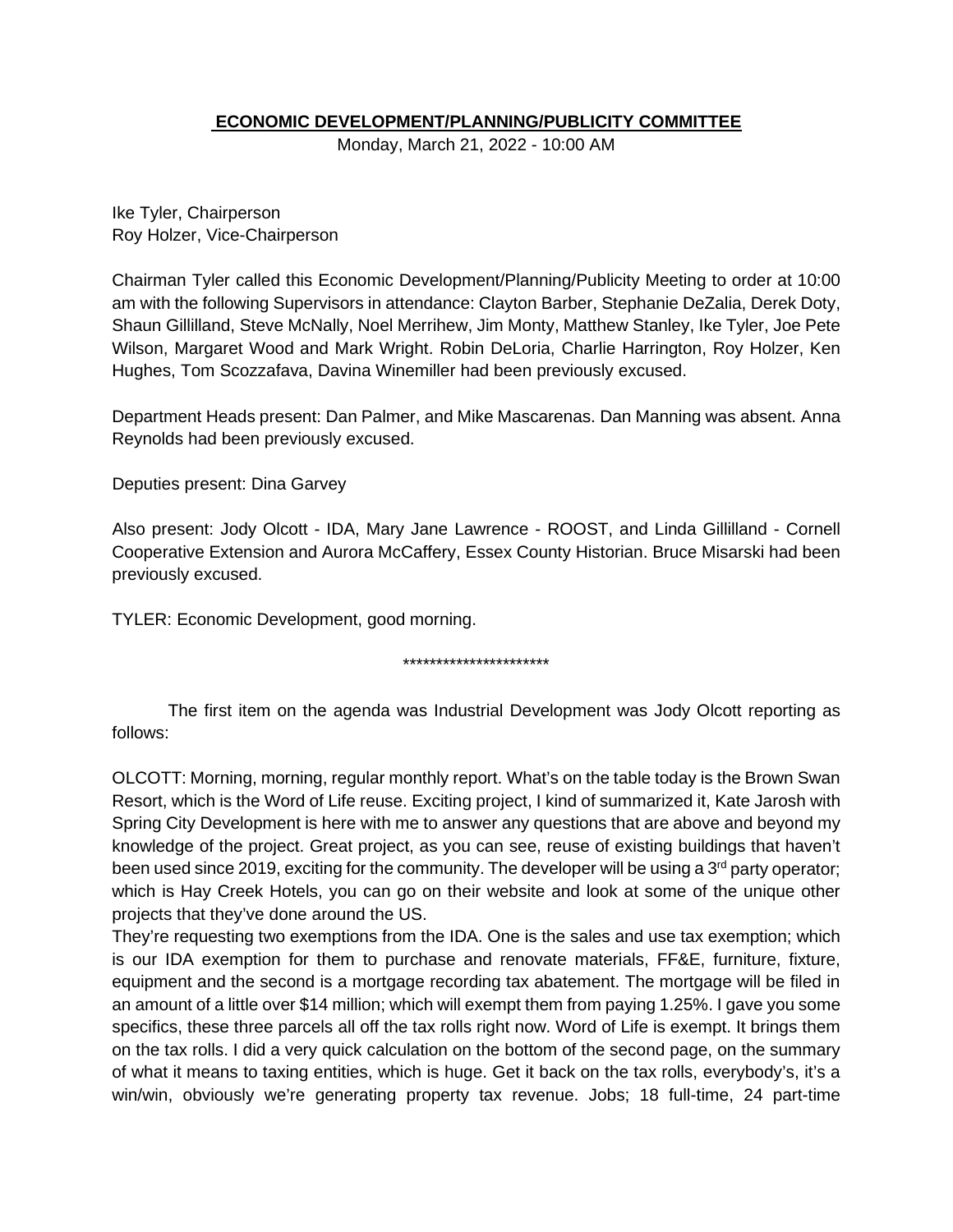estimated. Questions, that's a lot of information, but you get the idea.

TYLER: I don't see any.

OLCOTT: It's significant. I don't know, Meg if you want to talk about it. I mean we're excited to see.

WOOD: The Town's very excited, too, but we'll be more so when it's out in the open.

OLCOTT: Yes, it has been hush, hush. The IDA Board approved it at their meeting two weeks ago. I am sure after this meeting is will be kind of be more public then at the IDA level.

TYLER: Looking for a resolution for authorizing financial assistance?

WOOD: I'll move.

TYLER: Second? Mr. Doty

## **RESOLUTION APPROVING THE FINANCIAL ASSISTANCE IN THE FORM OF SALES TAX AND MORTGAGE TAX ABATEMENT AUTHORIZED BY THE ESSEX COUNTY INDUSTRIAL DEVELOPMENT AGENCY IN CONNECTION WITH A PROJECT FOR THE LODGE AT SCHROON LLC.**

Wood, Doty

TYLER: All in favor, opposed, I'm sorry.

DEZALIA: Did you say who the developer was?

OLCOTT: The developer is Spring City Development and the operator will be Hay Creek Hotels and if you go on their website they have, Meg and I were just talking about this, there's fantastic reuses of old, existing castle that they've turned in hotels. They're looking for old structures, it's not like a new building type, so it's exciting. So, we're excited to be a part of it.

PALMER: So, you need two resolutions?

OLCOTT: I just need one resolution, just doing the sales tax and the mortgage together. I think I sent Judy the thing, I'll send you the actually word document you can input it in, so you don't have to retype it. Yeah, we're excited.

DOTY: Jody, I'm looking forward to sitting down with you soon on our project in North Elba.

OLCOTT: Yes

DOTY: Do you envision rising interest rates to slowing any of these major things down?

OLCOTT: Most of the projects that you see, that I bring before you have already received financial commitment.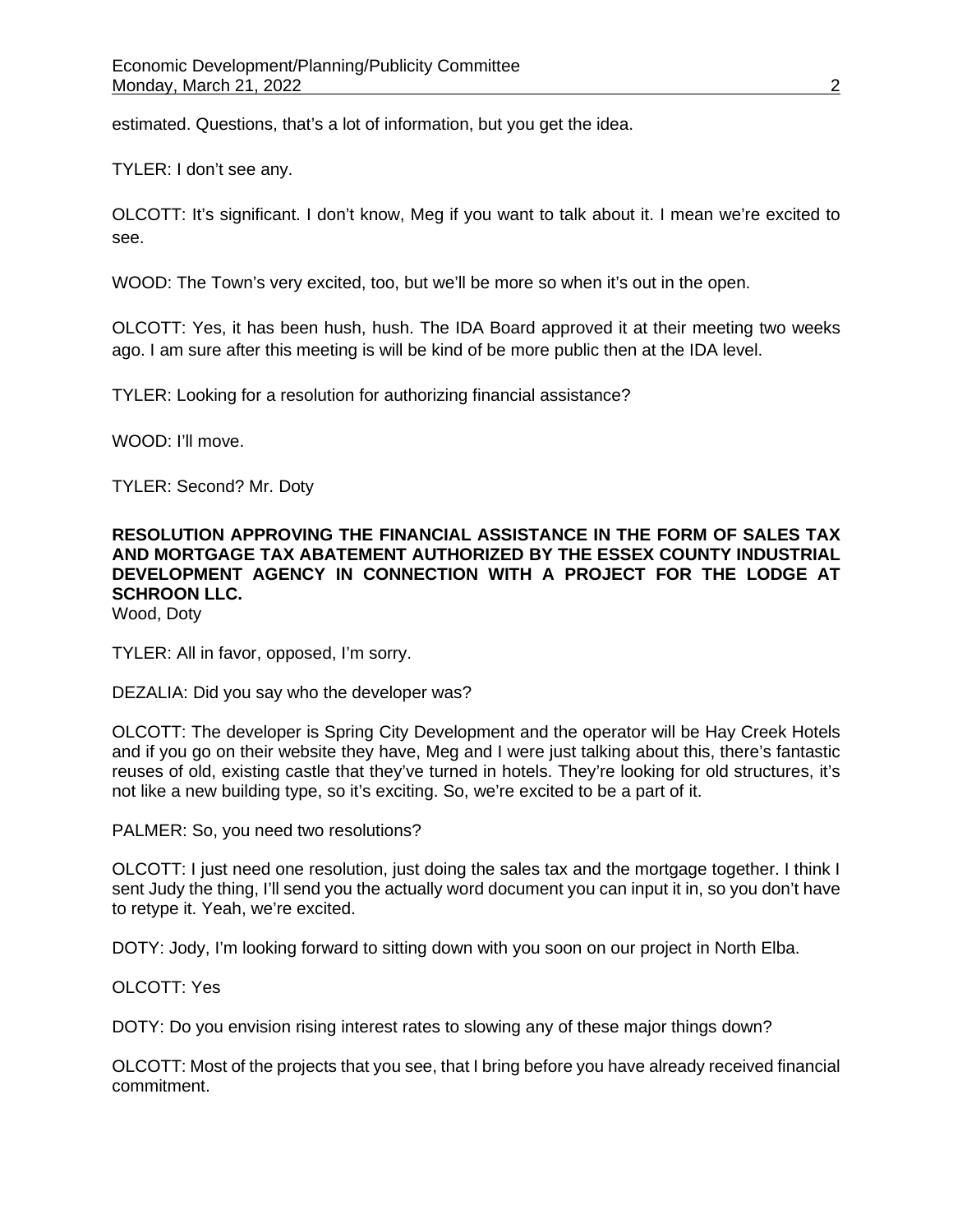DOTY: Okay

OLCOTT: We've had a couple, we had a couple project last year, hospitality projects that were on hold, but really everything is full steam ahead, right now.

DOTY: So, you're saying we're the exception in North Elba?

OLCOTT: No, well, I mean your project is going before the IDA Board on Thursday.

DOTY: For the first phase?

OLCOTT: For the first phase, yeah.

DOTY: Okay

OLCOTT: So, a lot going on. All the projects that we didn't see that were on hold in '20, '21 are really, last year was one of our biggest years, I think. Everybody is just out and ready to do what they've been waiting to do, so it's exciting.

TYLER: Anything else?

OLCOTT: You guys are easy this morning.

TYLER: Thank you.

\*\*\*\*\*\*\*\*\*\*\*\*\*\*\*\*\*\*\*\*\*\*\*\*\*\*\*

The next item on the agenda was Community Resources with Anna Reynolds having been previously excused.

TYLER: We have Community Resources and Anna's not here, but there is a couple of resolutions that we need to do. Both in the Town of Willsboro. One is a project for Seville Development, LLC, AKA Dollar General, a letter of no comment is recommended. Mr. Merrihew, second? Meg

#### **ACTION OF THE ESSEX COUNTY PLANNING BOARD ON REFERRAL RECEIVED FROM THE TOWN WILLSBORO**

**The following motion was made by Supervisor Merrihew.**

**Where, the Essex County Planning Board has considered the following GML 239 referrals at its regular meeting on March 21, 2022.**

**Town of Willsboro** - Seville Development, LLC site plan review

**REFERRAL PROPOSED ACTION**

**Whereas, none of the referred, proposed actions directly impacts a county road or county property.**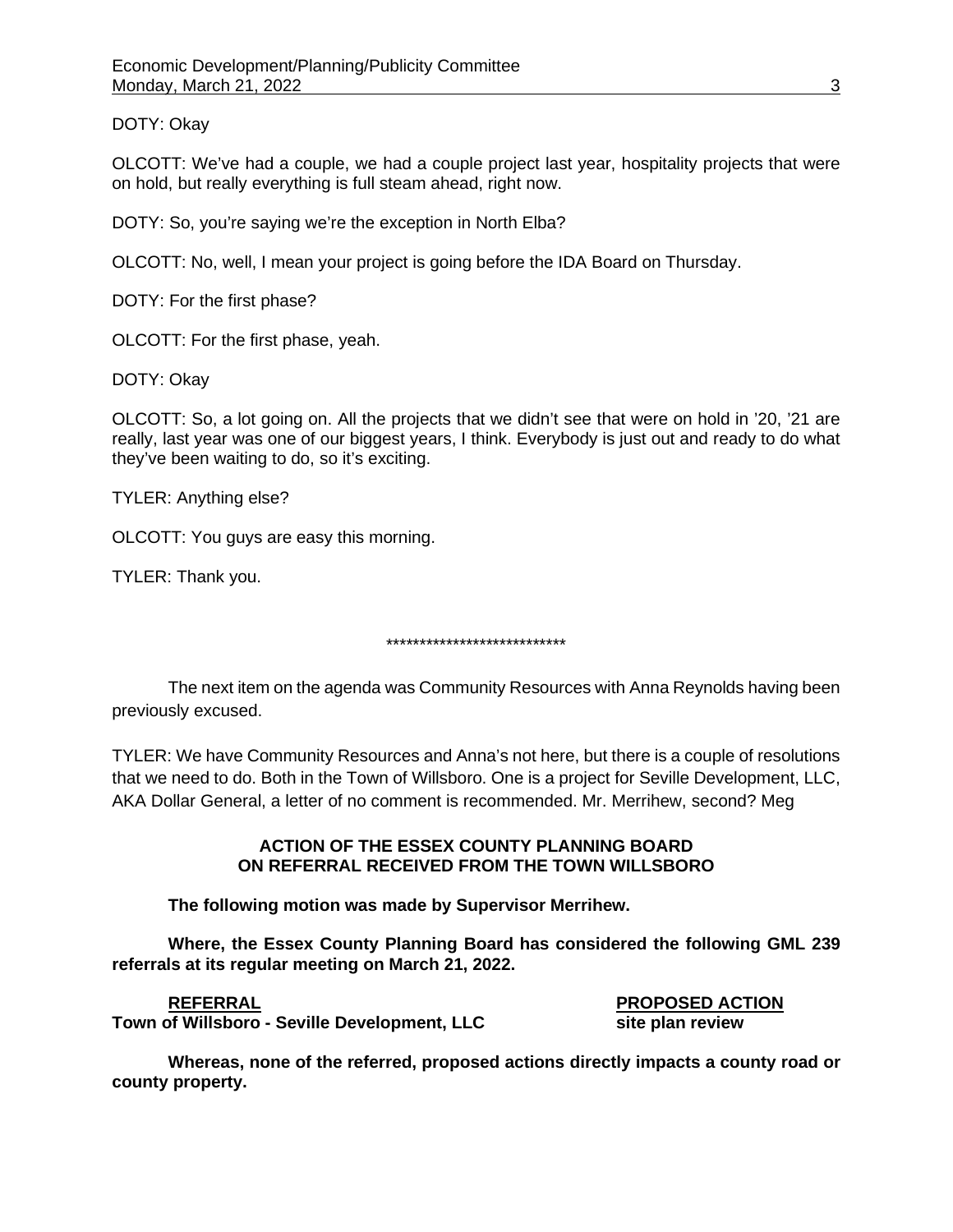**Be It adopted by the Essex County Planning Board that no recommendation or comment on the said referrals shall be or hereby is made, and the respective referring bodies may take such final action as they deem appropriate.**

#### **This motion was seconded by Supervisor Wood and passed on a vote of 5 in favor, 4 absent and none opposed.**

TYLER: Any more discussion? All in favor?

And the second one is the Town of Willsboro, Special Use Permit, bottle redemption, building a home is proposed on 43 Mountain View Drive. The project does not impact the County and therefore a letter of no impact is recommended. Mr. Merrihew and a second by Stephanie.

#### **ACTION OF THE ESSEX COUNTY PLANNING BOARD ON REFERRAL RECEIVED FROM THE TOWN WILLSBORO**

**The following motion was made by Supervisor Merrihew.**

**Where, the Essex County Planning Board has considered the following GML 239 referrals at its regular meeting on March 21, 2022.**

**REFERRAL PROPOSED ACTION Town of Willsboro - Jason Sweatt Special Use Permit Algebra 2016** 

**Whereas, none of the referred, proposed actions directly impacts a county road or county property.**

**Be It adopted by the Essex County Planning Board that no recommendation or comment on the said referrals shall be or hereby is made, and the respective referring bodies may take such final action as they deem appropriate.**

**This motion was seconded by Supervisor DeZAlia and passed on a vote of 5 in favor, 4 absent and none opposed.**

TYLER: Any other discussion? All in favor?

\*\*\*\*\*\*\*\*\*\*\*\*\*\*\*\*\*\*\*\*\*\*\*\*\*\*\*\*

The next item on the agenda was the Essex County Historian, Aurora McCaffrey reporting as follows:

MCCAFFREY: Good morning, first of all, pardon my appearance. It's baseball season and I was playing catch with my son and caught the ball with my eye.

TYLER: You kept your eye on the ball.

MCCAFFREY: As a friend said, maybe I should reevaluate my athletic ability.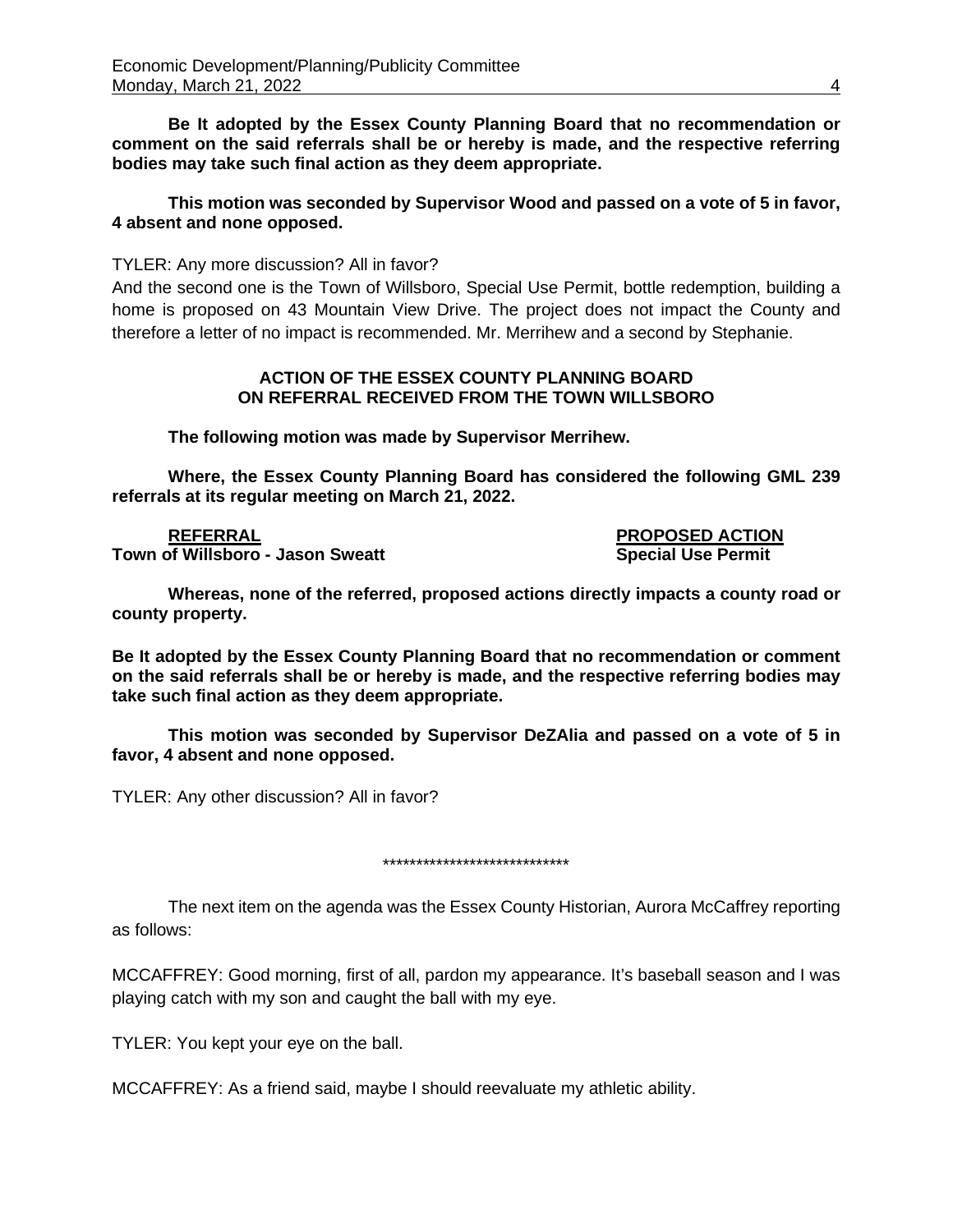Anyway you have my report for March. We are buckling down getting ready to open. We open May 28<sup>th</sup>, Memorial Day weekend. So, we're getting excited about that. We have a couple of new exhibits opening. We have the 1922 Centennial, Evolution of the Adirondack Wilderness and we also have Paul Matthews, an Adirondack Artist. We will be updating our fire tower exhibit and the High Peaks. We will also have additions to the Suffrage Exhibit and the Fishing Exhibit.

Out program and event schedule is still being finalized. I just have a couple of last dates and we will have films and lectures offered every week throughout the summer and we do have several larger events scheduled.

The Antique and Classic Car Show is on and it will be the first event on June  $11<sup>th</sup>$ , shortly after we open. So, I will have a full schedule in print for the next month for you. That's all I have.

TYLER: Any questions? I don't see any, thank you Aurora.

MCCAFFREY: Thank you.

#### \*\*\*\*\*\*\*\*\*\*\*\*\*\*\*\*\*\*\*\*\*\*\*\*\*\*\*\*

The next item on the agenda was Cornell Cooperative Extension, with Linda Gillilland reporting as follows:

GILLILLAND: Good morning, you have our report and I am handing out some HPAI, about the Highly Pathogenic Avian Influenza. We don't, in Essex County we don't have big commercial poultry farms, but we tons of people keeping backyard chickens and should they start dying, let us know and we'll get you to the appropriate resources to have those tested. Our technician from Ag and Markets, so she covers quite a wide area and if I can't get ahold of her, I'll have somebody from Albany come up.

You have a report of all kinds of fun stuff in here. Does anybody have any questions about that? Okay and this is, today is the beginning of Ag Literacy Week, where we go to all the schools in the counties and do a reading on a book that focuses on agriculture and this year's selection is, *Farmer Will Alan and the Growing Table*. So, he's actually a farmer in the Detroit and got into urban farming. His neighborhood area was food desert. So, that's the title this year. We're in every school this year. We thought everybody was going to be remote, so we hadn't planned on our loyal book readers, usually the books are sponsored by Farm Bureau and so we didn't ask anybody to volunteer to read, and at the last minute everybody changed to in-person reading. So, that's very exciting, we're happy to be back in the schools after two years.

\*\*\*\*\*\*\*\*\*\*\*\*\*\*\*\*\*\*\*\*\*\*\*\*\*\*\*

So, if anybody has questions, otherwise I'll leave it at that.

TYLER: I don't see anything.

GILLILLAND: Thank you very much.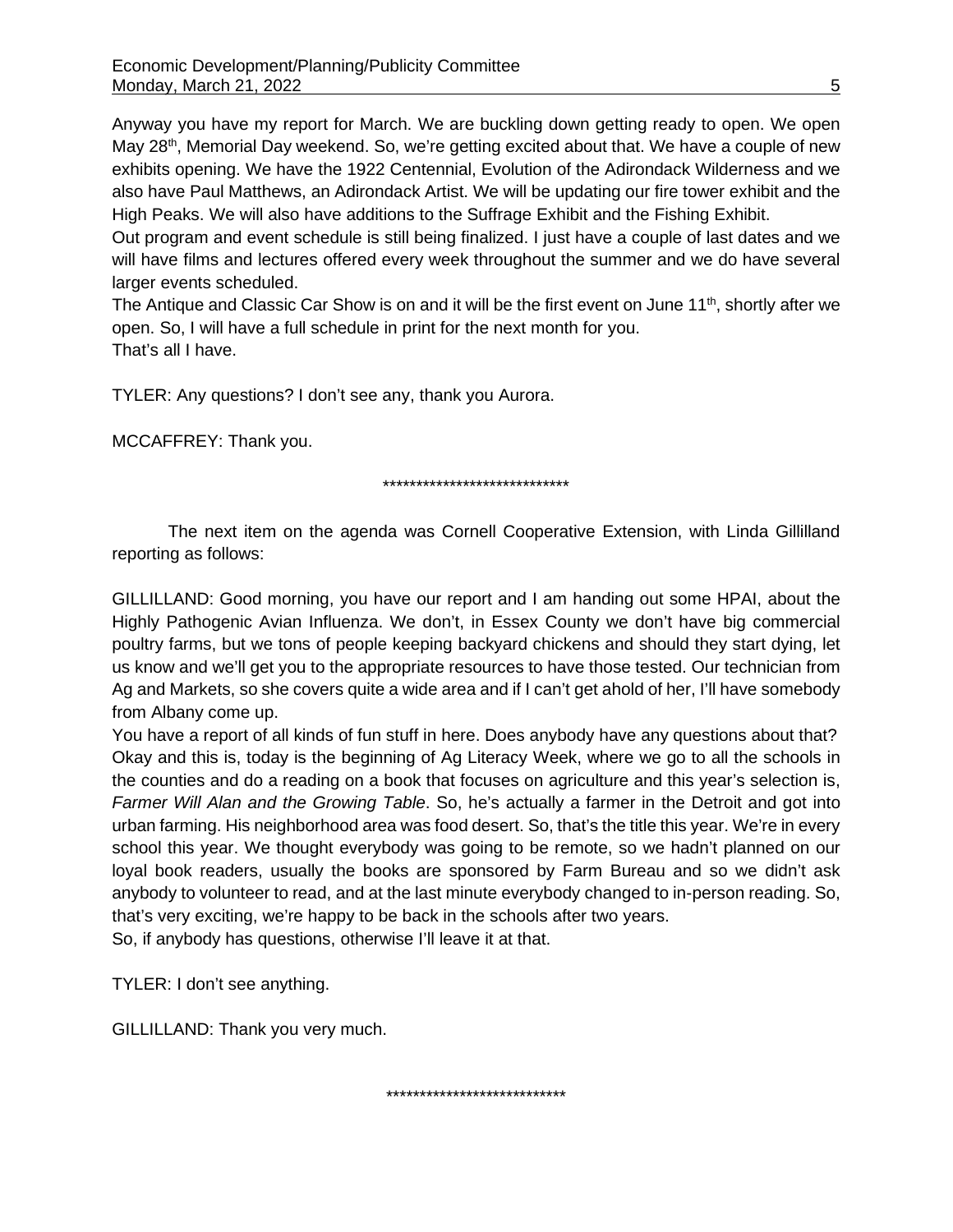The next item was the Regional Office of Sustainable Tourism (ROOST), with Mary Jane Lawrence reporting as follows:

LAWRENCE: Good morning, I don't have Jim, today.

So, I have a couple of marketing updates and then I have, you know, I am here to answer any questions on the Community Tourism Enhancement Fund from 2021, but before we do that, I just want to give you a couple of updates.

The Lake Champlain Guide is at the printers, so we're excited. That will be in everybody's hands by May for the travelers.

We have our Lake Champlain Community Committee meeting, tomorrow. That is the last meeting before we start actually coding the Lake Champlain Website, so again that will be ready for summer.

Adirondack Day is back. Adirondack Day 2022 will be May 9<sup>th</sup> in the Legislative Building in Albany. That's where we highlight the Adirondack Region to the legislatures and all other government bodies that are there. That's going to be a little bit different. We haven't done it in a couple of years. In the years past, for those of you that may or may not know, we have an exhibit from 11:00-4:00, it's highlighting all the different sectors in the region from tourism to agriculture to business to schools to health care and then from 4:00-6:00 we would have a reception and we would invite all the, you know, of course the Governor, I don't remember them ever coming, and all the other elected officials and we would have food catered from the Adirondacks, as well as refreshments, beer and wine. This year there is no food allowed or beverage in the legislative building for this type of exhibits, so we're just going to have work around that a little bit and figure out, possibly saying a thank you to the elected officials and we have Garry Douglas are working on that piece of it.

We have the new branding is launching for the Whiteface region, which is really exciting. We've been working on that for a while and we have pop-ups and stickers and postcards and all the social media is going to change to this new brand for the Whiteface Region, as well as on the website.

So, those are some big projects that we have underway and are actually completing and then we are hosting Ironman for 2022. We're in the process of working on a three-year agreement with Ironman and this year that will be July  $24<sup>th</sup>$ .

All very exciting, we're also going to be putting together, getting a meeting together to talk about the shuttles and for the hiking shuttles and what's going to happening this year around the town and the county shuttles, the Town of Keene and the surrounding area and how we communicate that to the travelers and the community members in the most effective away and we need to get on that really soon so everybody knows what's happening, before they actually get here.

WILSON: Yeah, I don't know what's happening, I'm sorry.

LAWRENCE: And last but not least we have the 2021 Community Tourism distribution by town that Mr. Palmer distributed to all the Supervisors.; just a couple of highlights. One; the check should be cut and sent by the end of this week, so everybody should be receiving their balances from 2021. Just to take note, the agreement was that each town would be distributed \$20,000.00